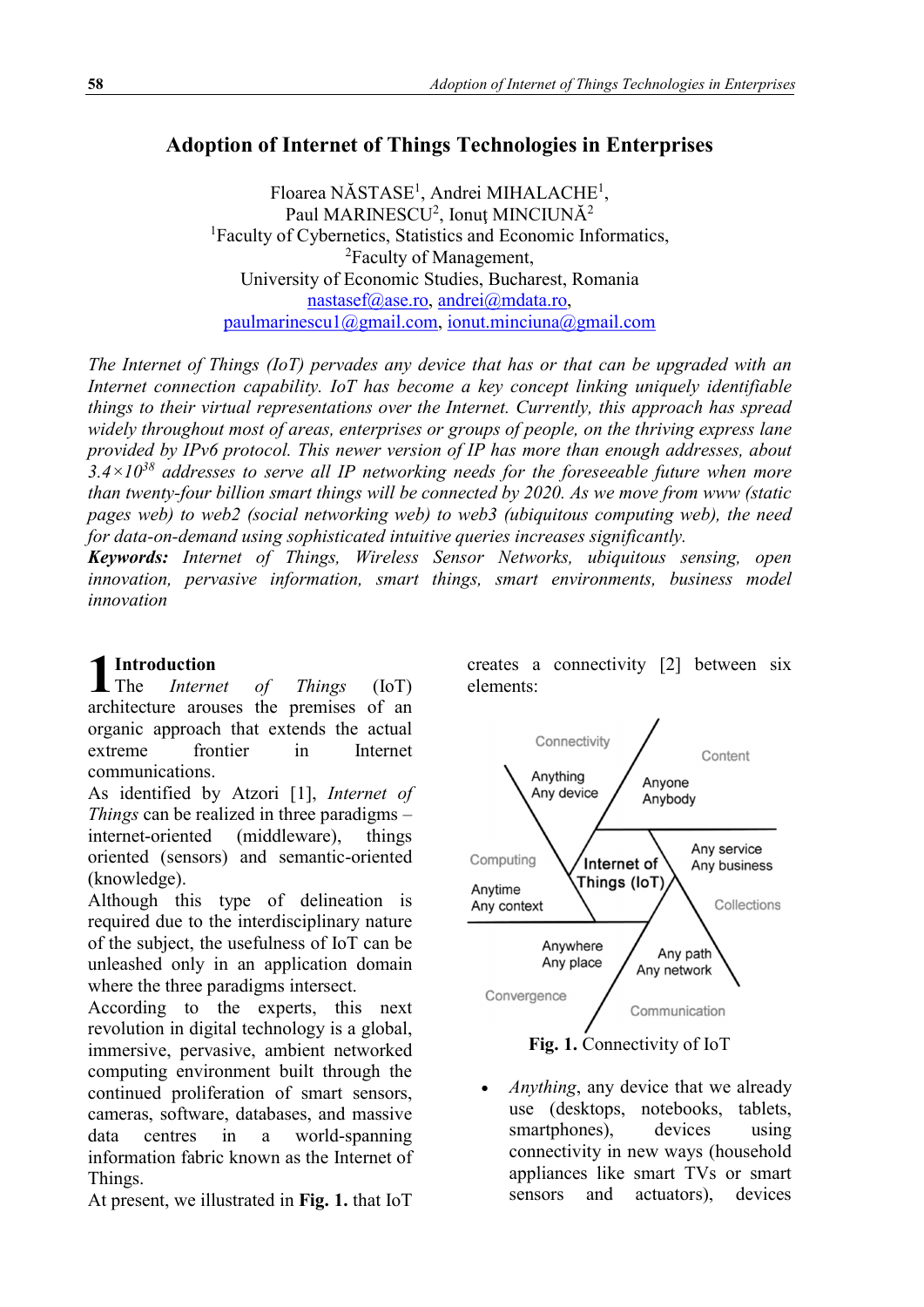previously inactive, but now intelligent (smart bulbs, watches or vehicles) or completely new devices (virtual reality headsets and other gadgets);

- Anytime, any context enables the real-time computing, monitoring, control and continuous optimization of even a large number of devices, easily, from a single centralized control point; moreover, the computing capability of the device enables all kinds of logic to be written and executed: if, then, and, or, else, nor, and so on depending on self or other devices;
- Anywhere, any place the remote devices are situated, they all point towards their manufacturer/owner who is updated at certain intervals or real-time data or parameters settings that he is designed to provide;
- Any network, any path the IoT device can connect to a gateway using any communication method like GPRS/2G/3G/4G, Bluetooth, ZigBee, Serial/USB, Ethernet, VPN, Wi-Fi access point, MQTT etc.; because the vast majority of IoT end devices are engineered to operate independently of network connectivity, individual

data messages are completely uncritical;

- Any service, any business process can be exposed and called to retrieve information or to activate a certain action; moreover, IoT is more than a business tool for managing business processes more efficiently and more effectively – it also enables a more convenient way of life [3];
- Anybody, anyone who is interested or has access to the device or service.

'Things' are active participants in business, information and social processes where they are enabled to interact and communicate among themselves and with the environment by exchanging data and information sensed about the environment, while reacting autonomously to the real/physical world events and influencing it by running processes that trigger actions and create services with or without direct human intervention.

The popularity of different paradigms varies with time. The web search popularity, as measured by the Google search trends during the last 14 years for the terms Internet of Things, Wireless Sensor Networks and Ubiquitous Computing are shown in Fig. 2. [4].



Worldwide. 2004 - present.

Fig. 2. Google search trends since 2004: ■ Internet of Things, ■ Wireless Sensor Networks, ■ Ubiquitous Computing.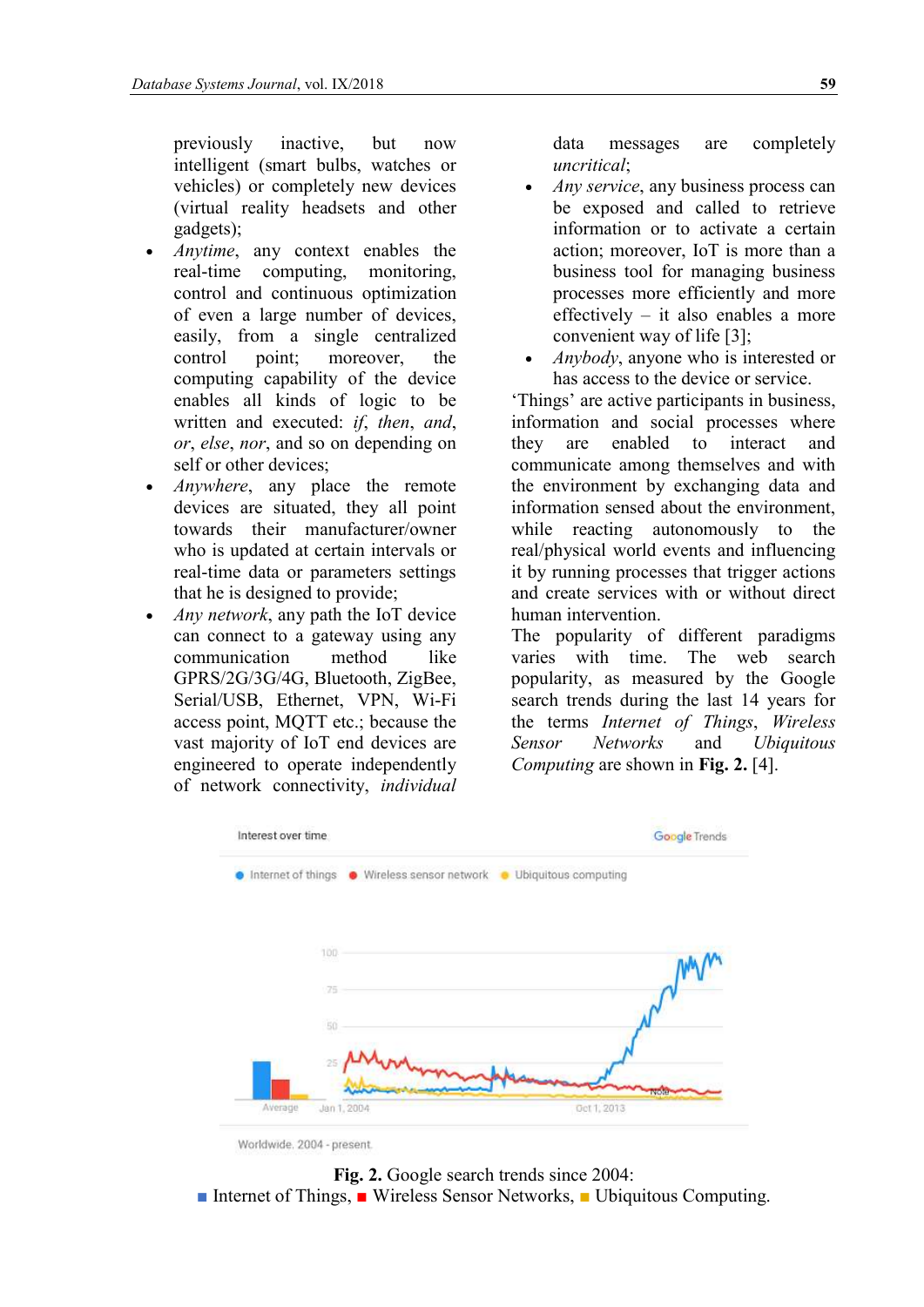60 Adoption of Internet of Things Technologies in Enterprises

As it can be seen, since IoT has come into existence, search volume is consistently increasing with the falling trend for Wireless Sensor Networks. Between August 2009 and August 2013, the concurrence terms Internet of Things and Wireless Sensor Networks is tight, but ascending trend of IoT continues for the next years as other enabling technologies converge to form a genuine Internet of Things.

Internet of Things has started gaining popularity and overpassed Wireless Sensor Networks and Ubiquitous Computing since August 2013. In fact, this reflects the social acceptability of the technology as consumers look for more data about various topics of interest.

IoT involves the integration of various technologies and domain knowledge across industries. Without cross-industry collaboration, the development of IoT applications will be limited in its scope and reach [5]. Therefore, breaking through the limitations and stalled situation requires an open collaborative approach whereby people together could innovate through the power of open innovation, promoting selfdevelopment and seeding the growth of IoT implementation

One of the most popular industry models for IoT implementation today is to combine cloud computing and big data analytics technology to develop application-specific solutions.

## 2 Communication requirements

Anything can be an IoT device if it can send or receive data from the cloud and is designed to process a unique task using cloud recommendations.

IoT grants "smart objects" to be active participants in business, information and social processes where they are enabled to interact and communicate among themselves and with the environment by exchanging data and information "sensed" from the environment, while reacting autonomously to the "real world" events and influencing it by running processes

that trigger actions and create services with or without direct human intervention.

Ubiquitous services enable interaction with these "smart things" using standard interfaces that provide the necessary link via the Internet, to query and change their state and retrieve any pervasive information associated with them, taking into account security and privacy issues.

The architecture of the original Internet was created long before communicating with billions of very simple devices such as sensors and appliances was ever envisioned.

The present explosion of these much simpler devices creates tremendous challenges for the current networking paradigm in terms of the number of devices, unprecedented demands for lowcost connectivity, and the impossibility of managing remote and diverse equipment.

From a high-level perspective, there are three IoT components [6] which enables seamless ubicomp:

1. Hardware - made up of sensors, actuators, and embedded communication hardware

2. Middleware – on-demand storage and computing tools for data analytics and

3. Presentation - novel easy to understand visualization and interpretation tools which can be widely accessed on different platforms and which can be designed for different applications [7].

A radical evolution of the current Internet into a Network of interconnected objects that not only harvests information from the environment (sensing) and interacts with the physical world (actuation/ command/control) but also uses existing Internet standards to provide services for information transfer, analytics, applications and communications.

Fueled by the prevalence of devices enabled by open wireless technology such as Bluetooth, radio frequency identification (RFID), Wi-Fi and telephonic data services as well as embedded sensor and actuator nodes, IoT has stepped out of its infancy and is on the verge of transforming the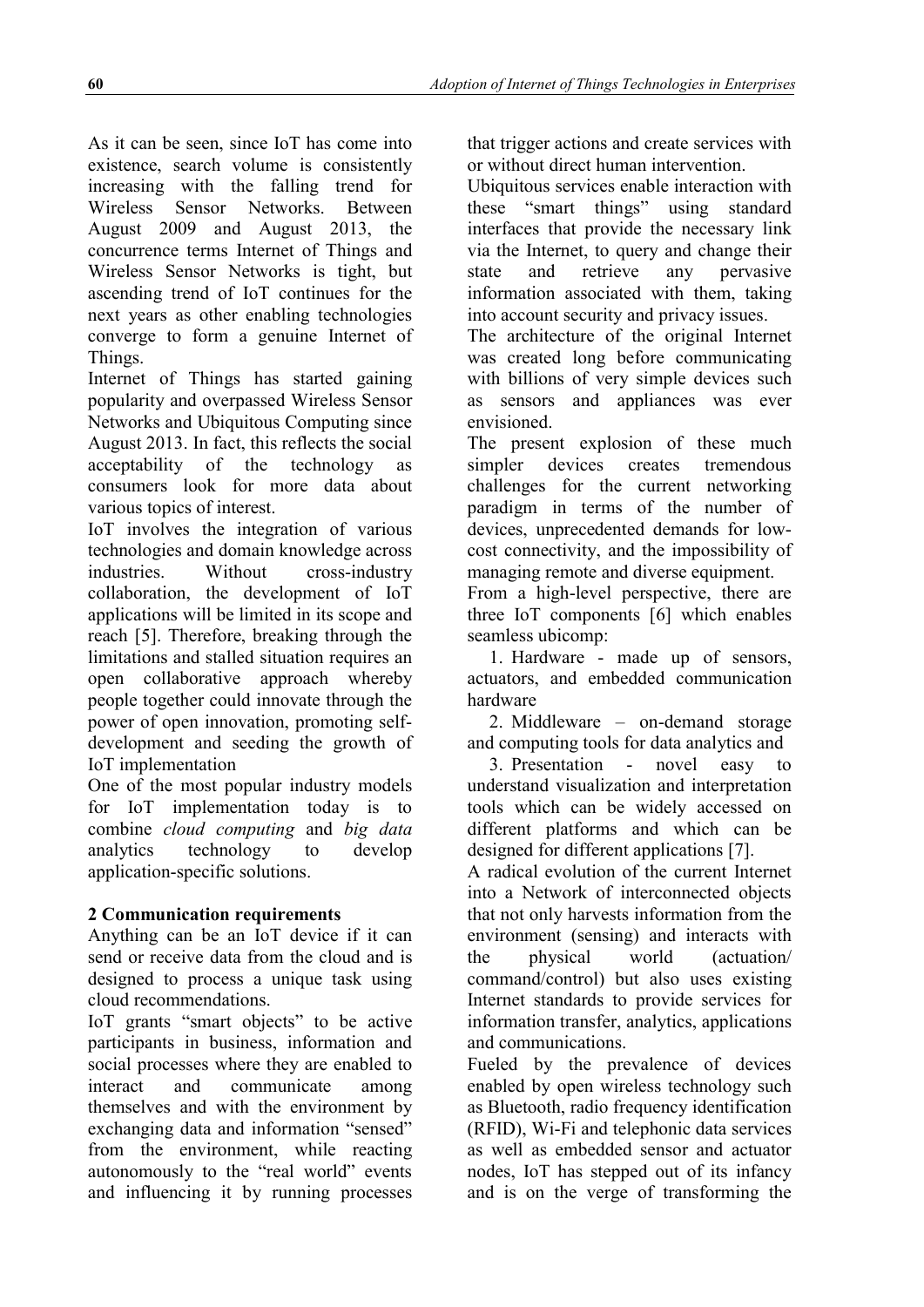current static Internet into a fully integrated Future Internet [8]. Internet revolution led to the interconnection between people at an unprecedented scale and pace. The next revolution will be the interconnection between objects to create a smart environment. Only in 2011, the number of interconnected devices on the planet overtook the actual number of people.

Smart connectivity with existing networks and context-aware computation using network resources is an indispensable part of IoT. With the growing presence of Wi-Fi and 4G-LTE wireless Internet access, the evolution toward ubiquitous information and communication networks is already evident. However, for the Internet of Things vision to successfully emerge, the computing criterion will need to go beyond traditional mobile computing scenarios that use smartphones and evolve into connecting everyday existing objects and embedding intelligence into our environment. For technology to disappear from the consciousness of the user, the Internet of Things demands:

- 1. a shared understanding of the situation of its users and their appliances,
- 2. software architectures and pervasive communication networks to process and convey the contextual information to where it is relevant, and
- 3. the analytics tools in the Internet of Things that aim for autonomous and smart behavior.

With these three fundamental grounds in place, smart connectivity and contextaware computation can be accomplished.

The first direct consequence of the IoT is the generation of huge quantities of data, where every physical or virtual object connected to the IoT may have a digital twin in the cloud, which could be generating regular updates.

IoT developments show that we will have about twenty-four billion connected devices by the year 2020 [9], which will

average out to nine devices per person on earth and to many more per person in digital societies.



Fig. 3. The results of a lossy connection at an endpoint

Although these challenges are becoming evident now, they will pose a greater, more severe problem as this revolution accelerates.

This paper aims to define a new paradigm for the Internet of Things to be adopted both by individuals and organizations; but first, the need of an IoT architecture much more organic approach compared with traditional networking because it represents an extreme frontier in communications.

The scope and diversity of the devices to be connected are huge, and the connections to the edges of the network where these devices will be arrayed will be "low fidelity": low-speed, lossy (where attenuation and interference may cause lost but generally insignificant data), and intermittent, as shown in Fig. 3. At the same time, much of the communication will be machine-to-machine and in tiny snatches of data, which is completely the opposite of networks such as the traditional Internet.

## 3 Appearance of ubiquitous computing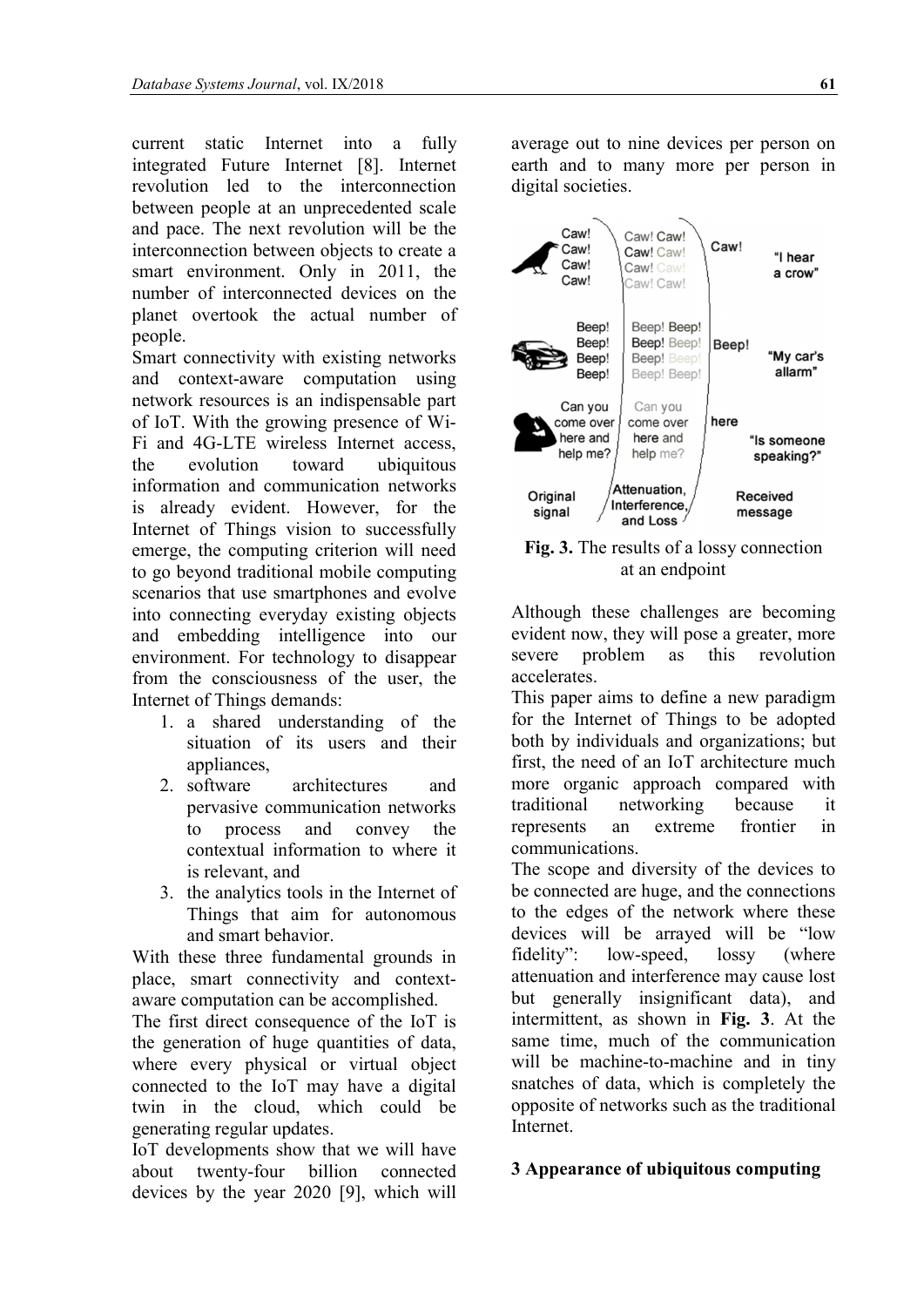In the late 1980s researchers tried to create human-to-human interface through technology, but their effort resulted in the creation of the ubiquitous computing discipline, whose objective is to embed technology into the background of everyday life. Currently, we are in the post-PC era where smartphones and other handheld devices are changing our environment by making it more interactive as well as informative.

Mark Weiser, the forefather of Ubiquitous Computing (ubicomp), defined a smart environment [10] as – the physical world that is richly and invisibly interwoven with sensors, actuators, displays, and computational elements, embedded seamlessly in the everyday objects of our lives, and connected through a continuous network.

The appearance of the Internet has marked a foremost milestone towards achieving ubicomp's vision which enables individual devices to communicate with any other device in the world. The inter-networking reveals the potential of a seemingly endless amount of distributed computing resources and storage owned by various owners.

In contrast to Weiser's calm computing approach, Rogers proposes a humancentric ubicomp which makes use of human creativity in exploiting the environment and extending their capabilities [11]. He proposes a domainspecific ubicomp solution when he says: "In terms of who should benefit, it is useful to think of how ubicomp technologies can be developed not for the Sal's of the world, but for particular domains that can be set up and customized by an individual firm or organization, such as for agriculture production, environmental restoration or retailing."

Caceres and Friday [12] discuss the progress, opportunities, and challenges during the 20-year anniversary of ubicomp. They suggest the building blocks of ubicomp and the characteristics of the system to adapt to the changing world. More importantly, they identify two

critical technologies for growing the ubicomp infrastructure - Cloud Computing and the Internet of Things.

The advancements and convergence of micro-electro-mechanical systems (MEMS) technology, wireless communications, and digital electronics have resulted in the development of miniature devices having the ability to sense, compute and communicate wirelessly in short distances. These miniature devices called nodes interconnect to form a Wireless Sensor Networks (WSN) and find wide application in environmental monitoring, infrastructure monitoring, traffic monitoring, retail, etc. [13]. This has the ability to provide ubiquitous sensing capability which is critical in realizing the overall vision of ubicomp as outlined by Weiser [10].

In order to build a complete IoT vision, an efficient, secure, scalable and marketoriented computing and storage resourcing are essential. Cloud computing [14] is the most recent paradigm to emerge which promises reliable services delivered through next-generation data centers that are based on virtualized storage technologies. This platform acts as a receiver of data from the ubiquitous sensors; as a computer to analyze and interpret the data; as well as providing the user with easy to understand web-based visualization. The ubiquitous sensing and processing works in the background, hidden from the user, and provides him pervasive information.

This new integrated Sensor-Actuator-Internet framework is the core technology around which a smart environment will be shaped: information generated will be shared across diverse platforms and applications, to develop a common operating picture of an open innovation smart environment, where control of certain unrestricted 'Things' are made possible. As we shifted from www (static pages web) to web2 (social networking web) to web3 (ubiquitous computing web). the need for data-on-demand using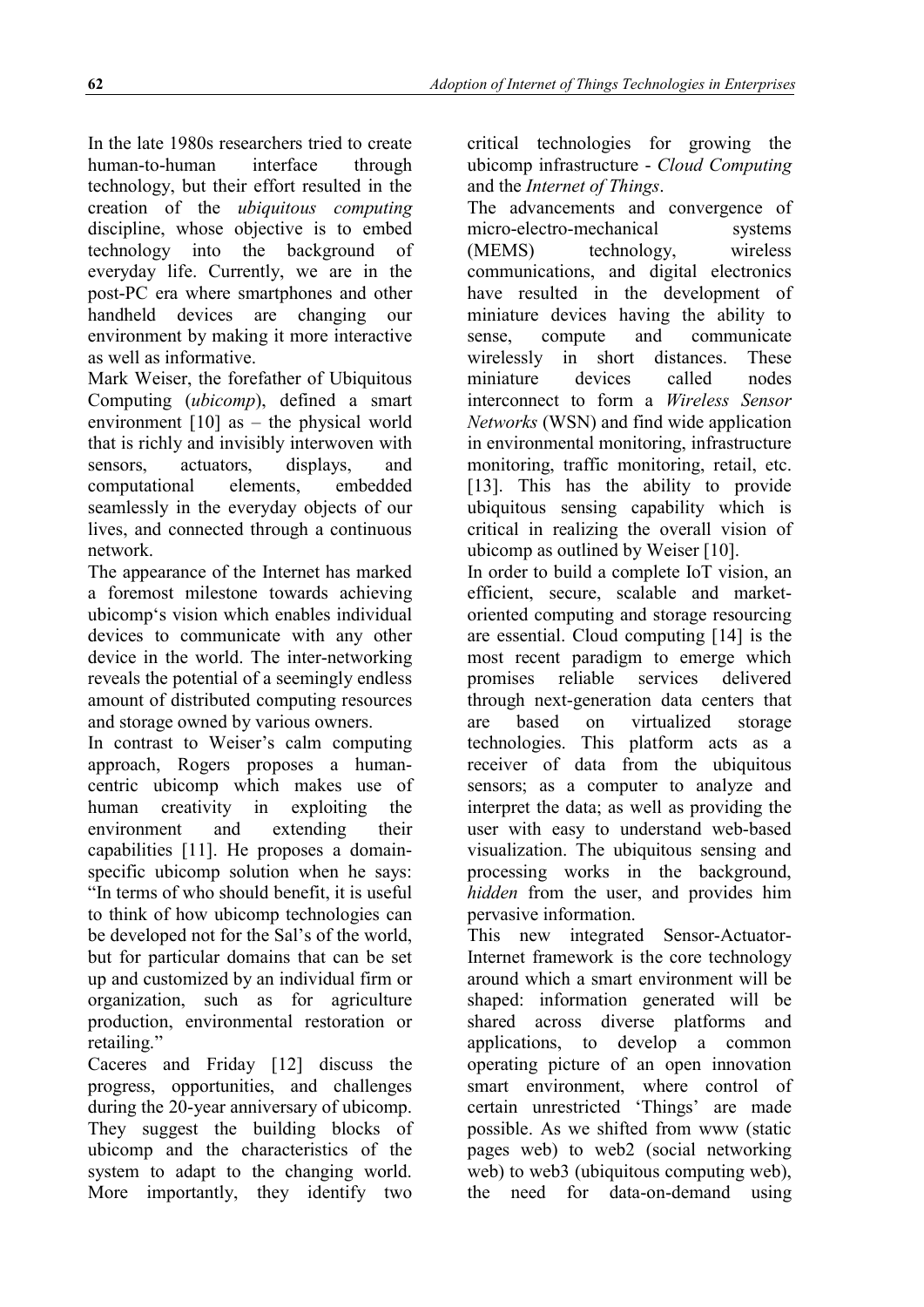complex intuitive queries increases. To take full advantage of the available Internet technology, there is a need to deploy largescale, platform-independent, wireless sensor network infrastructure that includes data management and processing, actuation and analytics. Cloud computing promises high reliability, scalability, and autonomy to provide ubiquitous access, dynamic resource discovery and composability required for the next-generation Internet of Things applications. Consumers will be able to choose the service level by changing the Quality of Service parameters.

#### 4 Smart environments and 'things' uniquely identification

According to Forrester Research [15], a smart environment uses information and communications technologies to make the critical infrastructure components and services of a city's administration, education, healthcare, public safety, real estate, transportation and utilities more aware, interactive and efficient.

If we give this definition a more usercentric approach and do not restrict it to any standard communication protocol, it will allow long-lasting applications to be developed and deployed using the available state-of-the-art protocols at any given point in time.

Open standards are required to use and extend its functionality. It will be a huge network, considering that every object has its virtual representation. Open innovation clusters have a great contribution to the definition and development of the present and future versions of the Internet of Things.

Therefore, in IoT scalability is required. The Internet of Things will need to be flexible enough to adapt to changing requirements and technological developments. Its development can be accelerated through the availability of open source software that allows anyone to implement and test new functionalities. Another opportunity to experiment and test new functionalities are living lab initiatives, where service providers and users participate in a collaborative environment.

The Internet of Things requires a more holistic architecture that includes layering of standards, separation of data models and interfaces, provision of extension mechanisms, specification of data models and interfaces, initially in a neutral abstract manner (e.g., using UML), then with provision of specific transport bindings (e.g., web services) and schema bindings (e.g., XML).

This holistic architecture is possible using open innovation to build a cloud-based open community environment in which participants with different expertise and vertical industry knowledge can share resources and leverage the different development tools from each other. Innovators could come together in the community and exchange innovative ideas and creative knowledge to effectively find appropriate products or solutions that fill the gaps of each other's shortcomings [5].

A future Internet of Things has to integrate stakeholders who will be affected by the Internet of Things, such as citizens, small and medium enterprises, governmental institutions and policymakers, to meet and match key societal and economic needs. Applications that recognize and improve the fundamental qualities of life for users, businesses, society and the environment are needed [8].

Finally, it needs a sustainable infrastructure to provide a basis for the necessary investments.

Still, one of the greatest challenges of IoT, critical for its success is the unique identification of billions of devices but also to control remote devices through the Internet. The few most critical features of creating a unique address are: uniqueness, reliability, persistence and scalability.

Every element that is already connected and those that are going to be connected must be identified by their unique identification, location, and functionalities.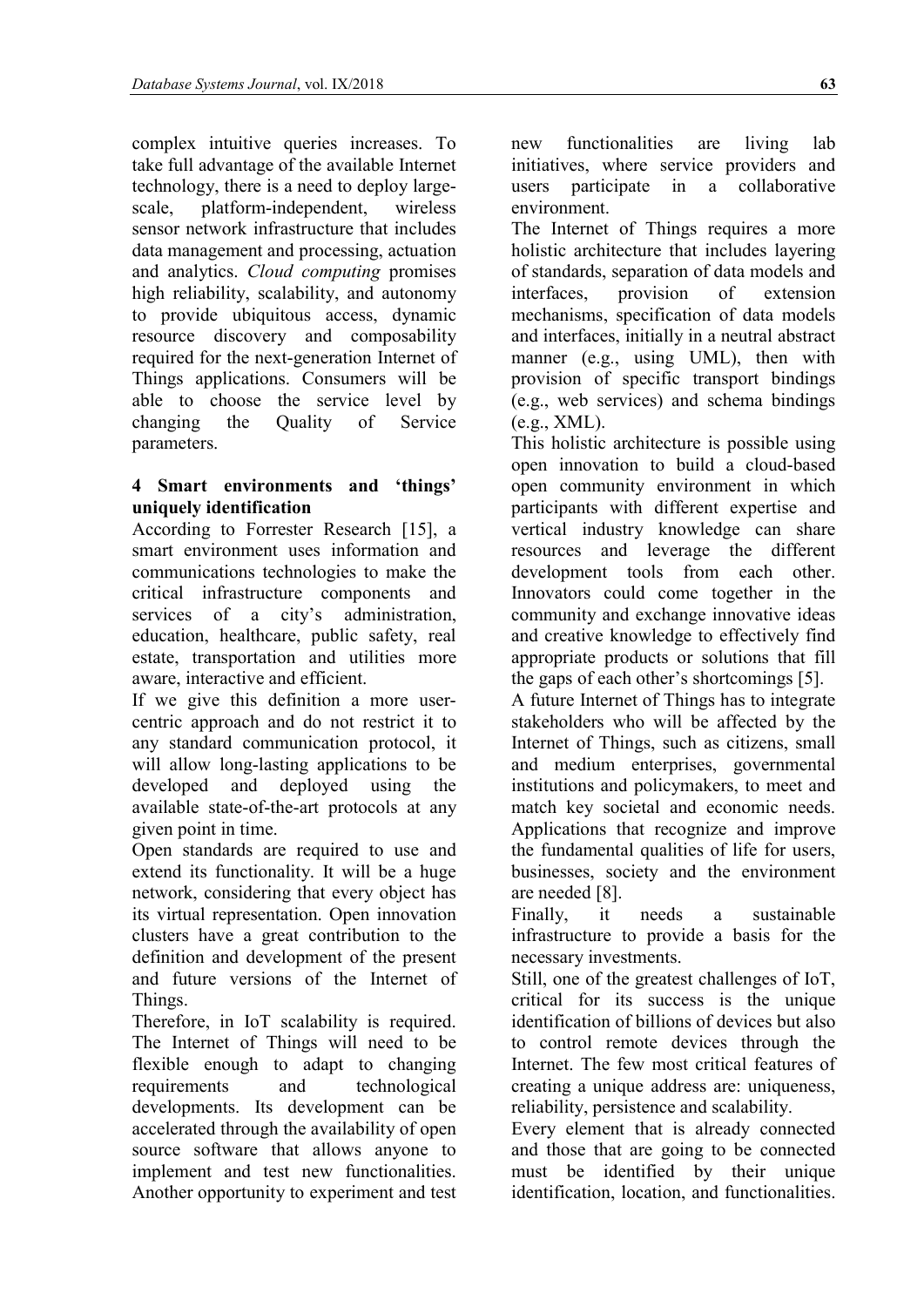The current IPv4 may support to an extent where a group of cohabiting sensor devices can be identified geographically, but not individually. The Internet Mobility attributes in the IPV6 may alleviate some of the device identification problems; however, the heterogeneous nature of wireless nodes, variable data types, concurrent operations and the confluence of data from devices exacerbates the problem further [16].

Persistent network channel data traffic ubiquitously and. Although the TCP/IP takes care of this mechanism by routing in a more reliable and efficient way, from source to destination, the IoT faces a bottleneck at the interface between the gateway and wireless sensor devices. Furthermore, the scalability of the device address of the existing network must be sustainable. The addition of networks and devices must not hamper the performance of the network, the functioning of the devices, the reliability of the data over the network or the effective use of the devices from the user interface.

To solve these issues, the Uniform Resource Name (URN) system is considered fundamental for the development of IoT. URN creates replicas of the resources that can be accessed through the URL. With large amounts of spatial data being gathered, it is often quite important to take advantage of the benefits of metadata for transferring the information from a database to the user via the Internet [17]. IPv6 also gives a very good option to access the resources uniquely and remotely. Another critical development in addressing is the development of a lightweight IPv6 that will enable addressing home appliances uniquely.

Wireless sensor networks (considering them as building blocks of IoT), which run on a different stack compared to the Internet, cannot possess IPv6 stack to address individually and hence a subnet with a gateway having a URN will be required. With this in mind, we then need a layer for addressing sensor devices by the relevant gateway. At the subnet level, the URN for the sensor devices could be the unique IDs rather than human-friendly names as in the www, and a lookup table at the gateway to address this device. Further, at the node level, each sensor will have a URN (as numbers) for sensors to be addressed by the gateway [18]. The entire network now forms a web of connectivity from users (high-level) to sensors (lowlevel) that is addressable (through URN), accessible (through URL) and controllable (through URC).

## 5 Data storage and analytics

One of the most important outcomes is the creation of an unprecedented amount of data. Storage, ownership, and expiry of the data become critical issues. The internet consumes up to  $5\%$  of the total energy generated today and with these types of demands, it is sure to go up even further.

Machine-to-machine communications require minimal packaging and presentation overhead. For example, a moisture sensor in a farmer's field may have only a single value to send of volumetric water content. It can be communicated in a few characters of data, perhaps with the addition of a location/identification tag. This value might change slowly throughout the day, but the frequency of meaningful updates will be low. Similar terse communication forms can be imagined for millions of other types of IoT sensors and devices. Many of these IoT devices may be simplex or nearly simplex in data flows, simply broadcasting a state or reading over and over while switched on without even the capacity to "listen" for a reply.

This raises another aspect of the typical IoT message: it's individually unimportant. For simple sensors and state machines, the variations in conditions over time may be small. Thus, any individual transmission from the majority of IoT devices is likely completely uncritical. These messages are being collected and interpreted elsewhere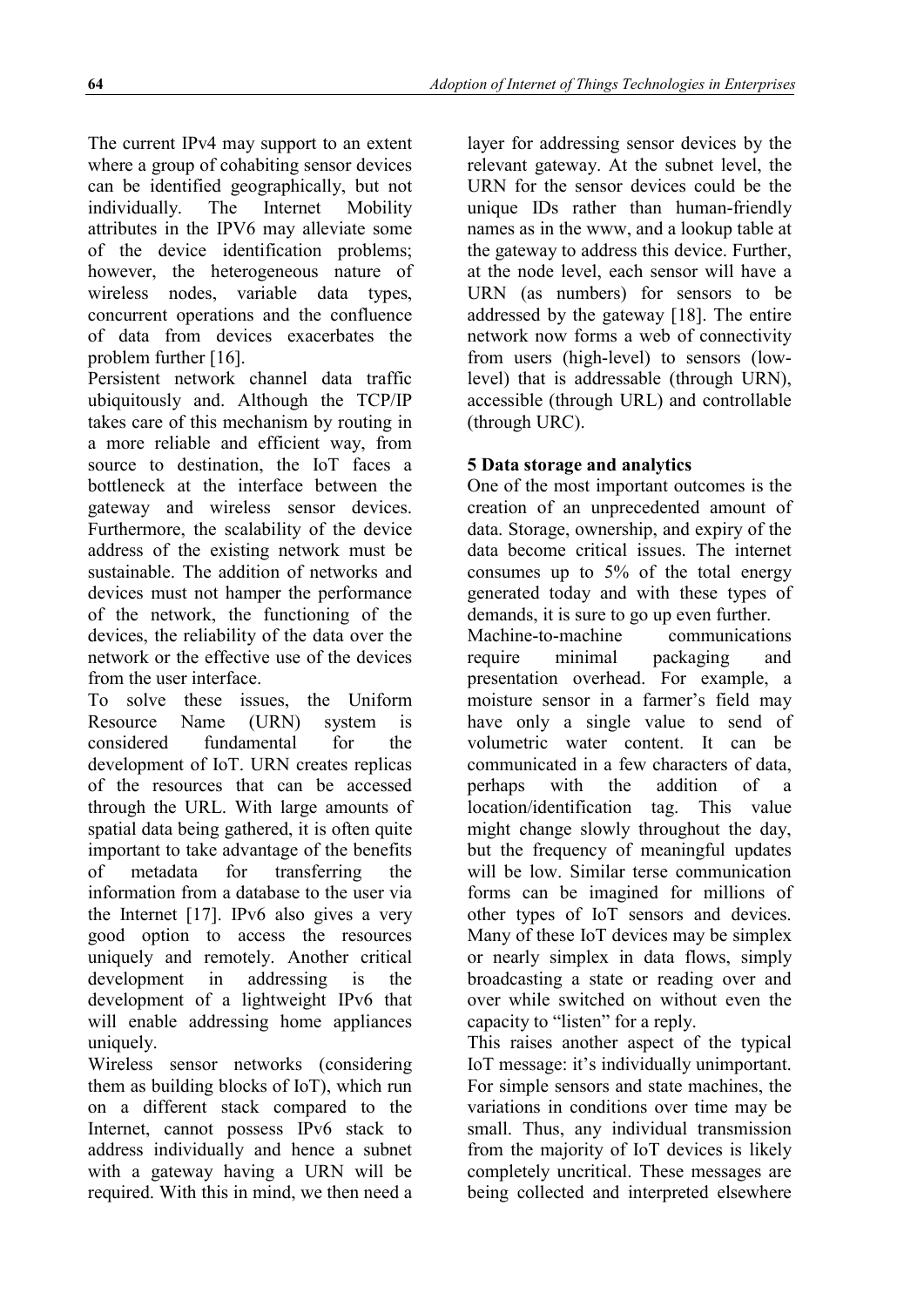in the network, and a gap in data will simply be ignored or extrapolated (see Fig. 4).



Fig. 4. Multiple identical messages may be received; some are discarded

Even more complex devices, such as a remotely monitored diesel generator, should generate little more traffic, again in terse formats unintelligible to humans, but gathered and interpreted by other devices in the IoT. Overall, the meaningful amount of data generated from each IoT device is vanishingly small—nearly exactly the opposite of the trends seen in the traditional Internet.

Today's traditional Internet is extremely reliable, even if labeled "best effort." Overprovisioning of bandwidth (for normal situations) and backbone routing diversity have created an expectation of high service levels among Internet users. "Cloud" architectures and the structure of modern business organizations are built on this expectation of Internet quality and reliability.

But at the extreme edges of the network that will make up the vast statistical majority of the IoT, connections may often be intermittent and inconsistent in quality.

Traditional protocols such as TCP/IP are designed to deal with lossy and inconsistent connections by resending data. Even though the data flowing to or from any individual IoT device may be exceedingly small, it will grow quite large in aggregate IoT traffic. The inefficiencies of resending vast quantities of mostly individually unimportant data are clearly an unnecessary redundancy.

Data must be stored and used intelligently for smart monitoring and actuation. It is important to develop artificial intelligence algorithms which could be centralized or distributed based on the need. Novel fusion algorithms need to be developed to make sense of the data collected. State-of-the-art non-linear, temporal machine learning methods based on evolutionary algorithms, genetic algorithms, neural networks, and other artificial intelligence techniques are necessary to achieve automated decision making [19].

Visualization is critical for an IoT application as this allows the interaction of the user with the environment. With recent advances in touchscreen technologies, use of smart tablets and phones has become very intuitive. For an average person to fully benefit from the IoT revolution, attractive and easy to understand visualization has to be created. This will also enable policymakers to convert data into knowledge, which is critical in fast decision making. Extraction of meaningful information from raw data is non-trivial. This encompasses both event detection and visualization of the associated raw and modeled data, with information represented according to the needs of the end-user

#### 6 Enterprises

We refer to the 'Network of Things' within a work environment as an enterprise-based application. Information collected from such networks are used only by the owners and the data may be released selectively.

Environmental monitoring is the first common application which is implemented to keep track of the number of occupants and manage the utilities within the building (e.g., HVAC – heating, ventilation, and air conditioning, or lighting).

Sensors have always been an integral part of the factory setup for security, automation, climate control, etc. This will eventually be replaced by a wireless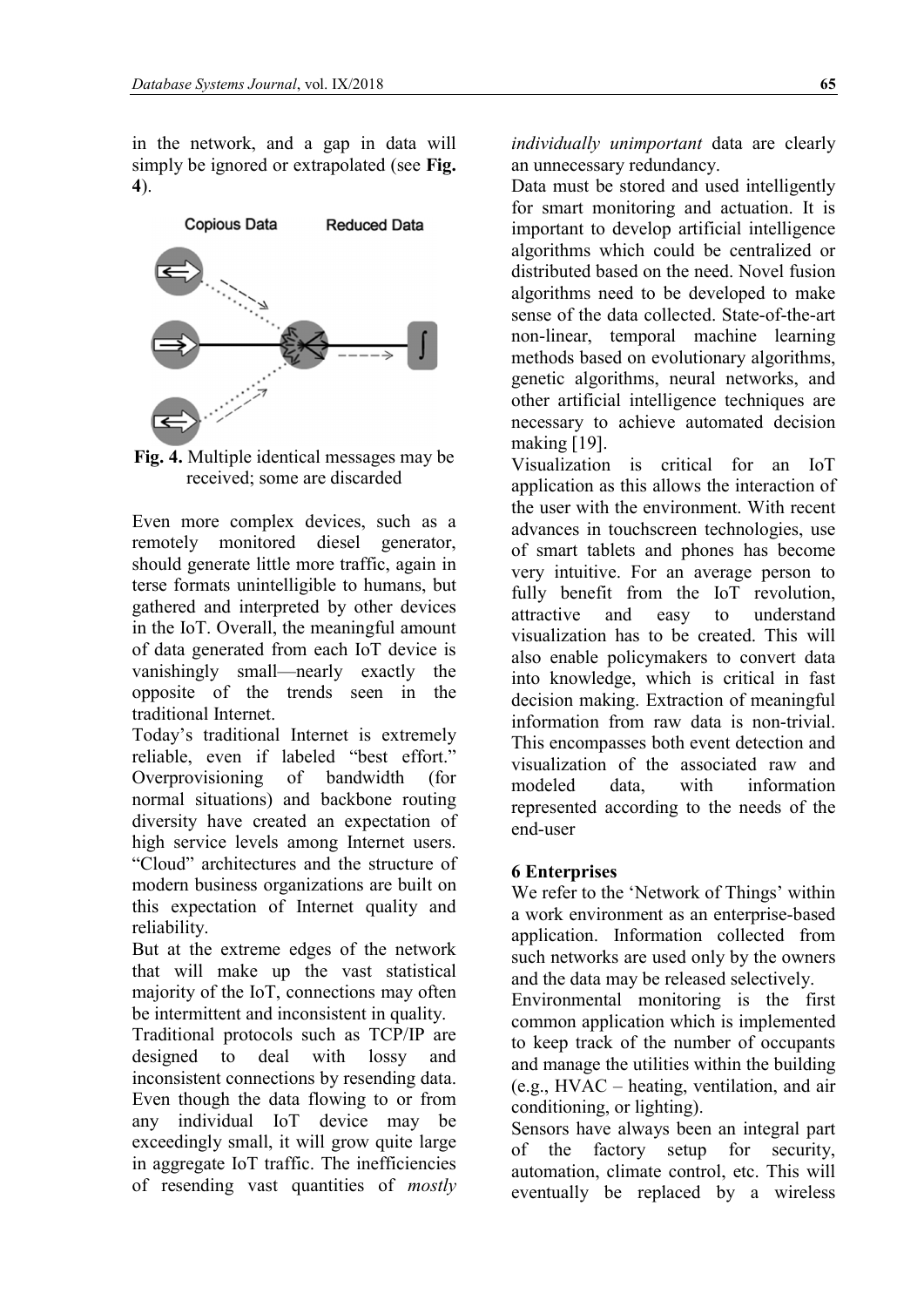system giving the flexibility to make changes to the setup whenever required. This is nothing but an IoT subnet dedicated to factory maintenance.

One of the major IoT application areas that are already drawing attention is Smart Environment IoT [20]. There are several testbeds being implemented and many more planned in the coming years. The smart environment includes subsystems as shown in Table 1. and the characteristics from a technological perspective are listed briefly. It should be noted that each of the subdomains covers many focus groups and the data will be shared [8].

|                          | <b>Smart</b><br>home/<br>office        | <b>Smart</b><br>retail                 | <b>Smart city</b>                                         | <b>Smart</b><br>agriculture/<br>forest | <b>Smart</b><br>water                                  | <b>Smart</b><br>transport-<br>tation       |
|--------------------------|----------------------------------------|----------------------------------------|-----------------------------------------------------------|----------------------------------------|--------------------------------------------------------|--------------------------------------------|
| Network<br>size          | Small                                  | Small                                  | Medium                                                    | Medium/large                           | Large                                                  | Large                                      |
| Users<br>Energy          | Very few,<br>family<br>members         | Few,<br>community<br>level             | Many, policy<br>makers,<br>general public<br>Rechargeable | Few,<br>landowners,<br>Policy makers   | Few,<br>government                                     | Large,<br>general<br>public<br>Rechargeabl |
|                          | Rechargeable<br>battery                | Rechargeable<br>battery                | battery,<br>Energy<br>harvesting                          | Energy<br>harvesting                   | Energy<br>harvesting                                   | e battery,<br>energy<br>harvesting         |
| Internet<br>connectivity | Wifi, 3G, 4G<br><b>LTE</b><br>backbone | Wifi, 3G, 4G<br><b>LTE</b><br>backbone | Wifi, 3G, 4G<br><b>LTE</b><br>backbone                    | Wi-Fi, satellite<br>communica-<br>tion | Satellite<br>communica<br>-tion,<br>microwave<br>links | Wi-Fi,<br>satellite<br>communica-<br>tion  |
| Data<br>management       | Local server                           | Local server                           | Shared server                                             | Local server,<br>shared server         |                                                        | Shared server Shared server                |
| IoT devices              | RFID, WSN                              | RFID, WSN                              | RFID, WSN                                                 | <b>WSN</b>                             | Single<br>sensors                                      | RFID, WSN,<br>single sensors               |
| Bandwidth<br>requirement | Small                                  | Small                                  | Large                                                     | Medium                                 | Medium                                                 | Medium/<br>large                           |

#### Table 1. Smart environment application domains

The applications or use-cases within the urban environment that can benefit from the realization of a smart city WSN capability are shown in Table 2. These applications are grouped according to their impact areas.

|                 | Table 2. Potential IoT applications identified by different focus groups of the city of Bucharest |  |  |
|-----------------|---------------------------------------------------------------------------------------------------|--|--|
| $- \cdot \cdot$ |                                                                                                   |  |  |

| Citizens       |                                                                                            |  |  |
|----------------|--------------------------------------------------------------------------------------------|--|--|
| Healthcare     | Triage, patient monitoring, personnel monitoring, disease spread modeling and              |  |  |
|                | containment—real-time health status and predictive information to assist practitioners     |  |  |
|                | in the field, or policy decisions in pandemic scenarios                                    |  |  |
| Emergency      | Remote personnel monitoring (health, location); resource management and                    |  |  |
| services,      | distribution, response planning; sensors built into building infrastructure to guide first |  |  |
| defense        | responders in emergencies or disaster scenarios                                            |  |  |
| Crowd          | Crowd flow monitoring for emergency management; efficient use of public and retail         |  |  |
| monitoring     | spaces; workflow in commercial environments                                                |  |  |
| Transport      |                                                                                            |  |  |
| Traffic        | Intelligent transportation through real-time traffic information and path optimization     |  |  |
| management     |                                                                                            |  |  |
| Infrastructure | Sensors built into infrastructure to monitor structural fatigue and other maintenance;     |  |  |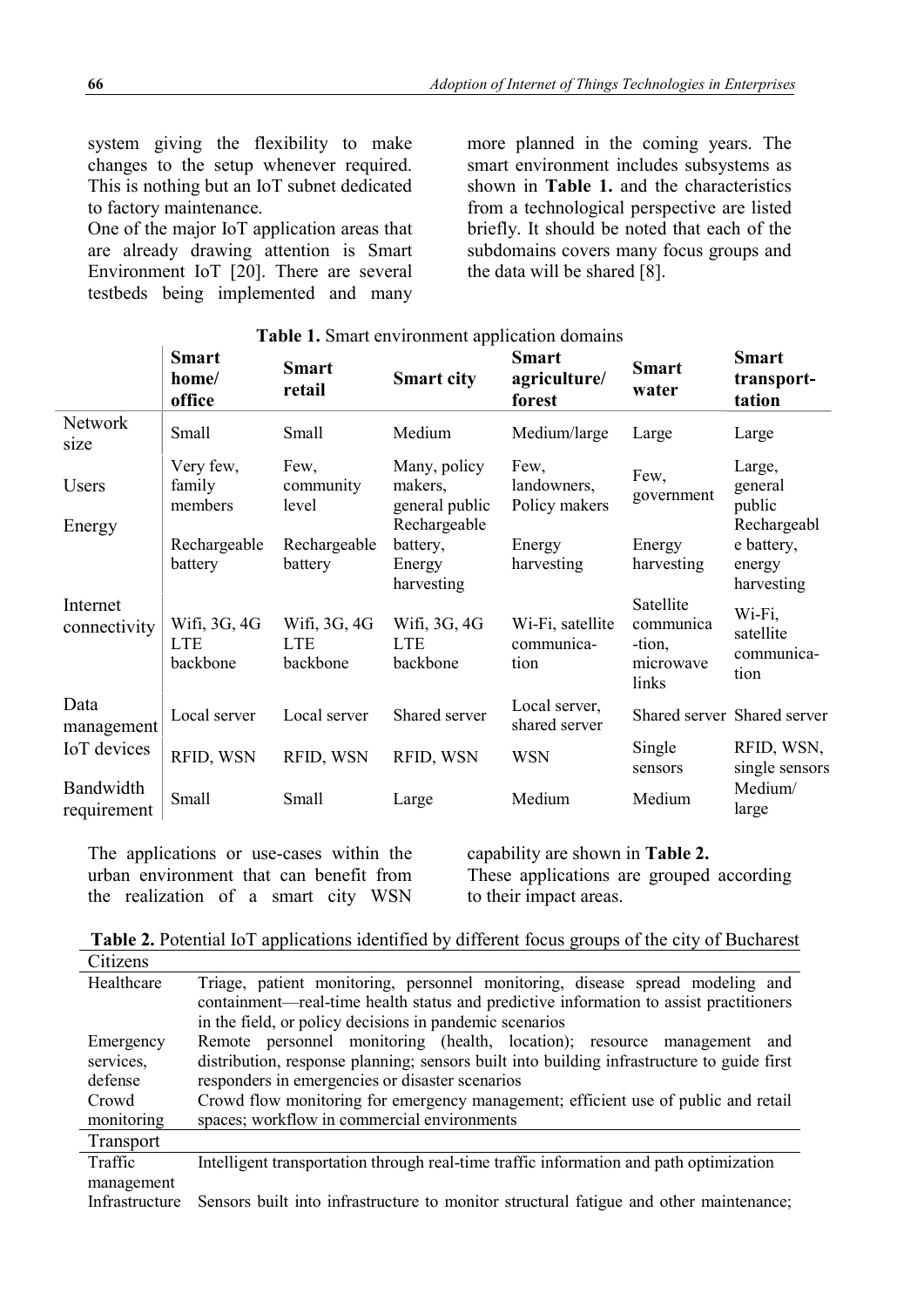| $\mu$ <sub>1</sub> $\mu$ <sub>1</sub> $\mu$ <sub>1</sub> $\mu$ <sub>1</sub> $\mu$ <sub>1</sub> | accident momenting for meadent management and emergency response coordination |
|------------------------------------------------------------------------------------------------|-------------------------------------------------------------------------------|
| Services                                                                                       |                                                                               |
| Water                                                                                          | Water quality, leakage, usage, distribution, waste management                 |
| Ruildino                                                                                       | Temperature humidity control activity monitoring for energy usage management  |

monitoring accident monitoring for incident management and emergency response coordination

Building management Temperature, humidity control, activity monitoring for energy usage management, Ventilation and Air Conditioning (HVAC)

Environment Air pollution, noise monitoring, waterways, industry monitoring

This includes the effect on citizens considering health and wellbeing issues; transport in light of its impact on mobility, productivity, pollution; and services in terms of critical community services managed and provided by local government to city inhabitants.

## 7 Conclusions

The Internet of Things is essentially about how data is retrieved from sensors and chips to drive various business processes, automate them, enable new applications and service customers in entirely new approaches.

The evolution of the next-generation mobile systems will depend on the creativity of the users in designing new applications. IoT is an ideal emerging technology to influence this domain by providing new evolving data and the required computational resources for creating innovative applications.

#### 8 Acknowledgment

We are grateful to all of the members of the Department of Informatics and Economic Cybernetics and Department of Management at The University of Economic Studies with whom we have the pleasure to work during this and other related projects. Each of the members of these departments provides extensive personal and professional guidance and shares a great deal about both scientific research and life in general.

## References

- [1] L. Atzori, A. Iera, G. Morabito, The Internet of Things: A survey, Computer Networks, Volume 54, pp. 2787–2805, 2010.
- [2] O. Vermesan, P. Friess, P. Guillemin, S. Gusmeroli, H. Sundmaeker, A.

Bassi, I. S. Jubert, M. Mazura, M. Harrison, M. Eisenhauer, P. Doody, "Internet of things strategic research roadmap.", Internet of Things-Global Technological and Societal Trends, 1, ISBN 978-8-792-32967-7, pp. 9-52, 2011.

- [3] D. Uckelmann, M. Harrison, F. Michahelles, "An Architectural Approach Towards the Future Internet of Things", Architecting the Internet of Things, ISBN: 978-3-642-19156-5, pp. 1-22, Springer-Verlag Berlin Heidelberg, 2011.
- [4] Google Trends, Google. https://trends.google.com/trends/explor e?date=all&q=%2Fm%2F02vnd10,%2 Fm%2F043x2v,%2Fm%2F07v58
- [5] A. Perng, "IoT Development Enters the Open Innovation Craze" - White Paper, NEXCOM, 2016.
- [6] S. Tilak, N. Abu-Ghazaleh, W. Heinzelman, A taxonomy of wireless micro-sensor network models, Acm Mobile Computing and Communications Review. 6, pp. 28–36, 2002.
- [7] M. Tory, T. Moller, Rethinking Visualization: A High-Level Taxonomy, Information Visualiza-tion, INFOVIS 2004. Symposium on. IEEE, pp. 151–158, 2004.
- [8] J Gubbi, R Buyya, S Marusic, M Palaniswami "Internet of Things (IoT): A vision, architectural elements, and future directions", Elsevier. Future Generation Computer Systems. Volume 29, Issue 7, pp. 1645-1660, 2013.
- [9] Routledge, The Internet of Things: From RFID to the Next-Generation Pervasive Networked Systems (Hardback) – Routledge, 2008.
- [10] Weiser M., Gold R., The origins of ubiquitous computing research at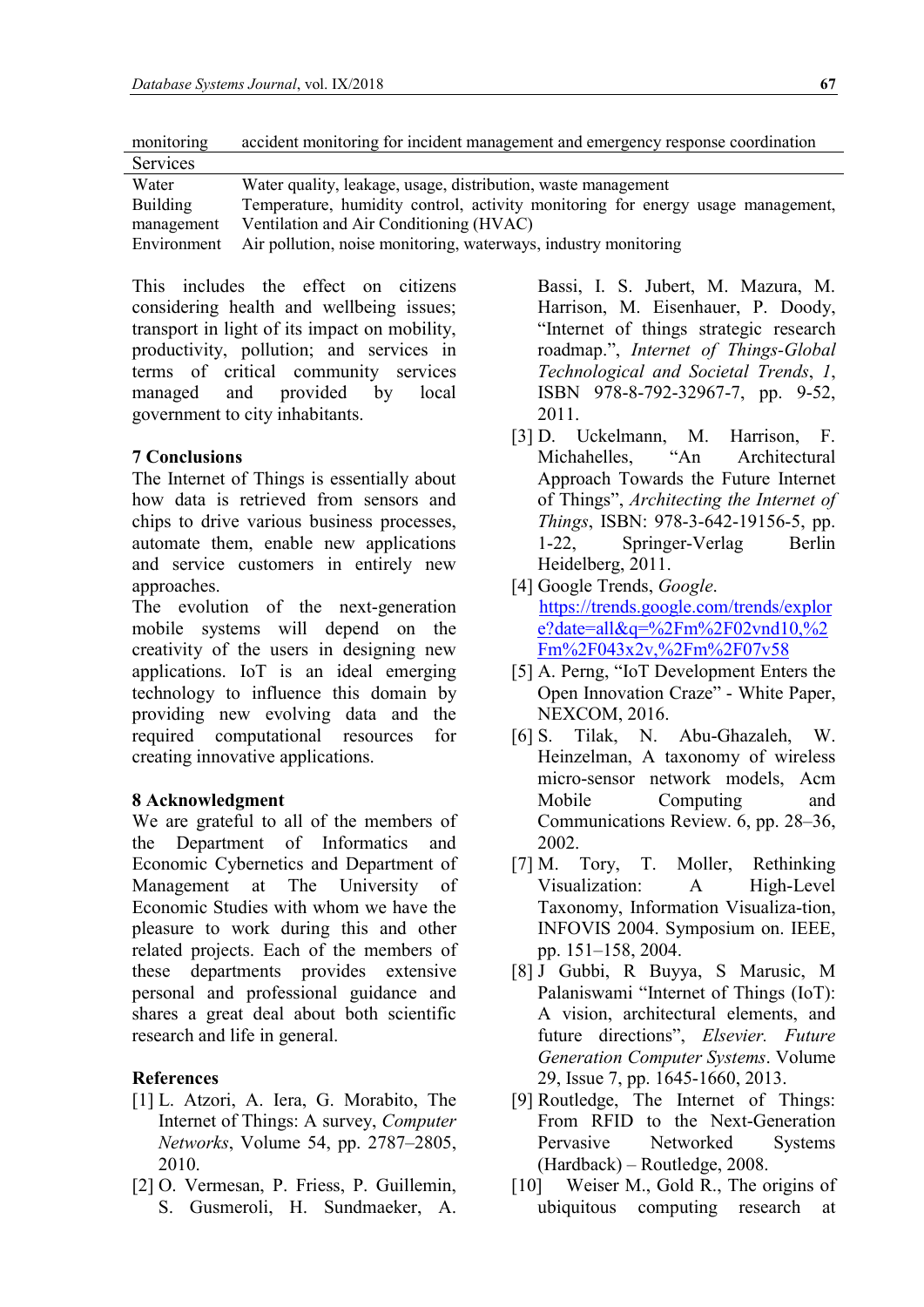PARC in the late 1980s, IBM Systems Journal. 1999.

- [11] Y. Rogers, "Moving on from weiser's vision of calm computing: Engaging ubicomp experiences", UbiComp, Ubiquitous Computing, 2006.
- [12] R. Caceres, A. Friday, "Ubicomp Systems at 20: Progress, Opportunities, and Challenges", IEEE Pervasive Computing vol. 11, pp. 14–21, 2012.
- [13] I.F. Akyildiz, W. Su, Y. Sankarasubramaniam, E. Cayirci, "Wireless Sensor Networks: A Survey", Computing Networks, pp. 38 393–422, 2002.
- [14] R. Buyya, C.S. Yeo, S. Venugopal, J. Broberg, I. Brandic, "Cloud computing and emerging IT platforms: Vision, hype, and reality for delivering computing as the 5th utility", Future Generation Computer Systems, vol. 25, pp. 599–616, 2009.
- [15] J. Belissent, "Getting clever about smart cities: new opportunities require new business models", Forrester Research, 2010.
- [16] M. Zorzi, A. Gluhak, S. Lange, A. Bassi, From today's Intranet of Things to a future Internet of Things: a wireless- and mobility-related view, IEEE Wireless Communications 17, pp. 43–51, 2010.
- [17] N. Honle, U.P. Kappeler, D. Nicklas, T. Schwarz, M. Grossmann, Benefits of integrating meta data into a context model, pp. 25–29, 2005.
- [18] A. Gluhak, S. Krco, M. Nati, D. Pfisterer, N. Mitton, T. Razafindralambo, A survey on facilities for experimental Internet of Things research, IEEE Communications Magazine 49, pp. 58–67, 2011.
- [19] A. Ghosh, S.K. Das, Coverage and connectivity issues in wireless sensor networks: a survey, Pervasive and Mobile Computing 4, pp. 303–334, 2008.
- [20] A. Gluhak, S. Krco, M. Nati, D. Pfisterer, N. Mitton, T. Razafindralambo, A survey on facilities for experimental Internet of Things research, "IEEE Communications Magazine" vol. 49, pp. 58–67, 2011.



Floarea NĂSTASE graduated the Faculty of The Faculty of Automatic Control and Computer Science of the University POLITEHNICĂ of Bucharest in 1975. She obtained the title of doctor of engineering degree from the Faculty of Cybernetics, Statistics and Economic Informatics of the Academy of Economic Studies in 1995. She has been directing graduates who study towards getting a doctor's degree since 2000. At present, she is a professor in the department of the faculty of Cybernetics, Statistics and Economic Informatics of the University of Economic Studies of Bucharest.



Andrei MIHALACHE has a background in computer science and is interested in database related issues and enterprise modeling techniques. Currently, he is a PhD candidate in the field of Economic Informatics at the University of Economic Studies. His research interests include: cloud computing, internet of things, big data, enterprise data model, adaptable information systems, business process innovation, IT project management, software engineering, software improvement and web collaborative

technologies.